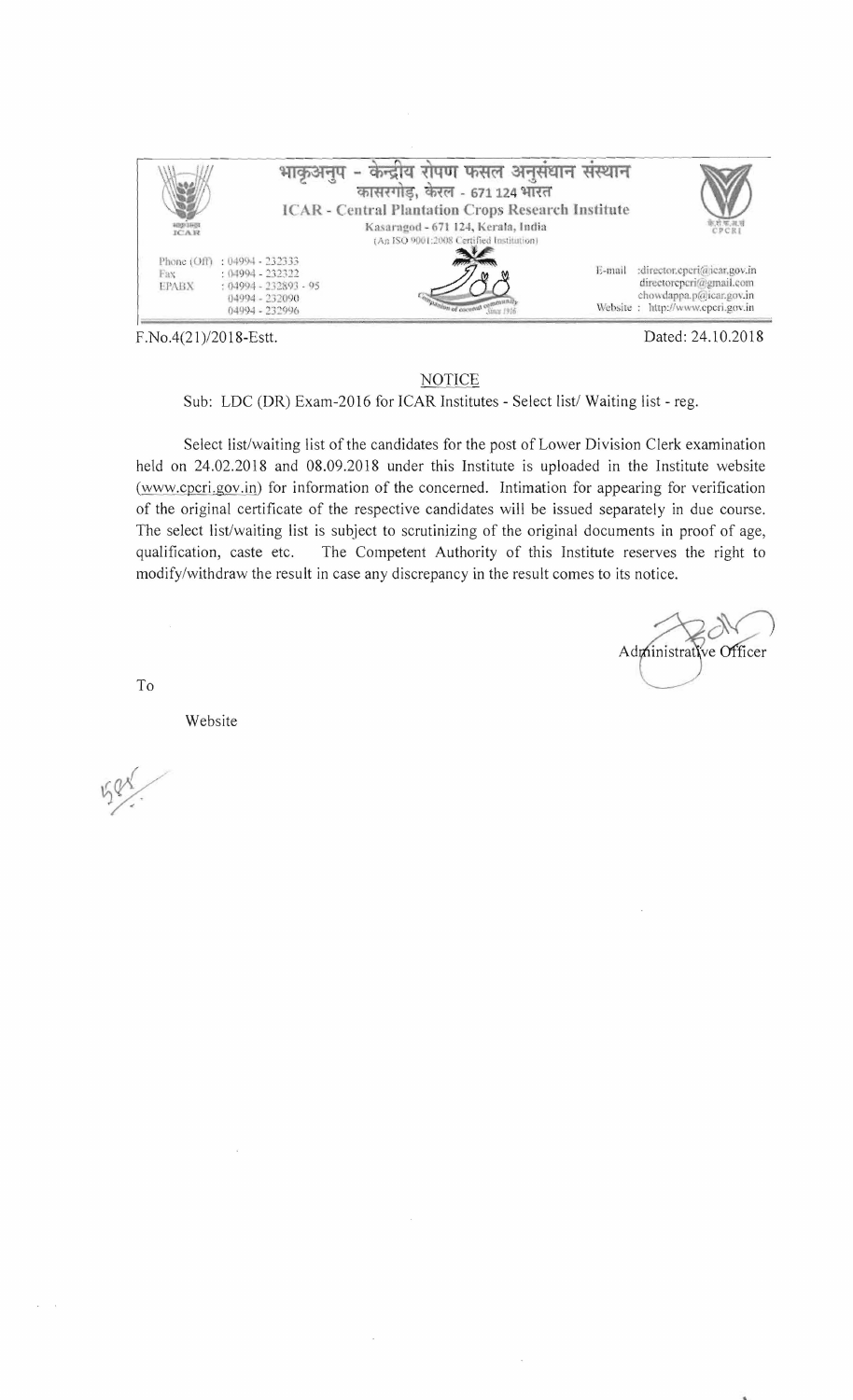# CENTRAL PLANTATION CROPS RESEARCH INSTITUTE *(Indian Council ofAgricultural Research)*

Kasaragod - 671 124, Kerala

\*\*\*\*\*

### PROFORMA

| Name of the Institute          | ICAR-Central Plantation Crops Research Institute, Kasaragod |
|--------------------------------|-------------------------------------------------------------|
| Name of the post               | Lower Division Clerk (LDC)                                  |
| Category wise vacancy position | $UR-0$ , SC:1, OBC: 1 (Total : 2)                           |

 $\sim$ 

## OBC category: 01 post

#### Select List

| SI.            | App.    | Roll No. | <b>Candidate</b> | $\cdots$<br>r<br>Name<br>ather's      | Date of       | ategory | Divyang   | $\sim$<br>Divyang     | Relaxation | Relaxation    | Total        |
|----------------|---------|----------|------------------|---------------------------------------|---------------|---------|-----------|-----------------------|------------|---------------|--------------|
| No.            | $N_{0}$ |          | name             |                                       | <b>Birth</b>  |         |           | $\mathcal{L}$ ategory |            | <b>Status</b> | Marks        |
| $\overline{0}$ | 735678  | 3250003  | Rizwan PM        | $\mathbf{P}\mathbf{M}$<br>$S$ ulaiman | 1003<br>12.01 | OBC     | <b>NC</b> | ◥▱                    | No         |               | 124.<br>$-1$ |

#### Reserve List

| $\Delta l$ | App.    | Roll No. | Candidate | <b>Father's Name</b> | Date of    | ategory | Divyang        | Divyang | Relaxation | Relaxation    | Total |
|------------|---------|----------|-----------|----------------------|------------|---------|----------------|---------|------------|---------------|-------|
| No.        | $N_{O}$ |          | name      |                      | Birth      |         |                | ategory |            | <b>Status</b> | Marks |
|            | 701492  | 31300168 | Anish TV  | TR<br>Venugopalan    | 06.01.199  | ОВС     | No             | NA      |            | NH            | 88.50 |
| 02         | 719531  | 32500043 | Fawaz CMO | Hameed CMO           | 04.07.1991 | OBC     | N <sub>0</sub> | NA      |            | NΑ            | 86.50 |

Administrative Officer

 $\mathcal{A}$